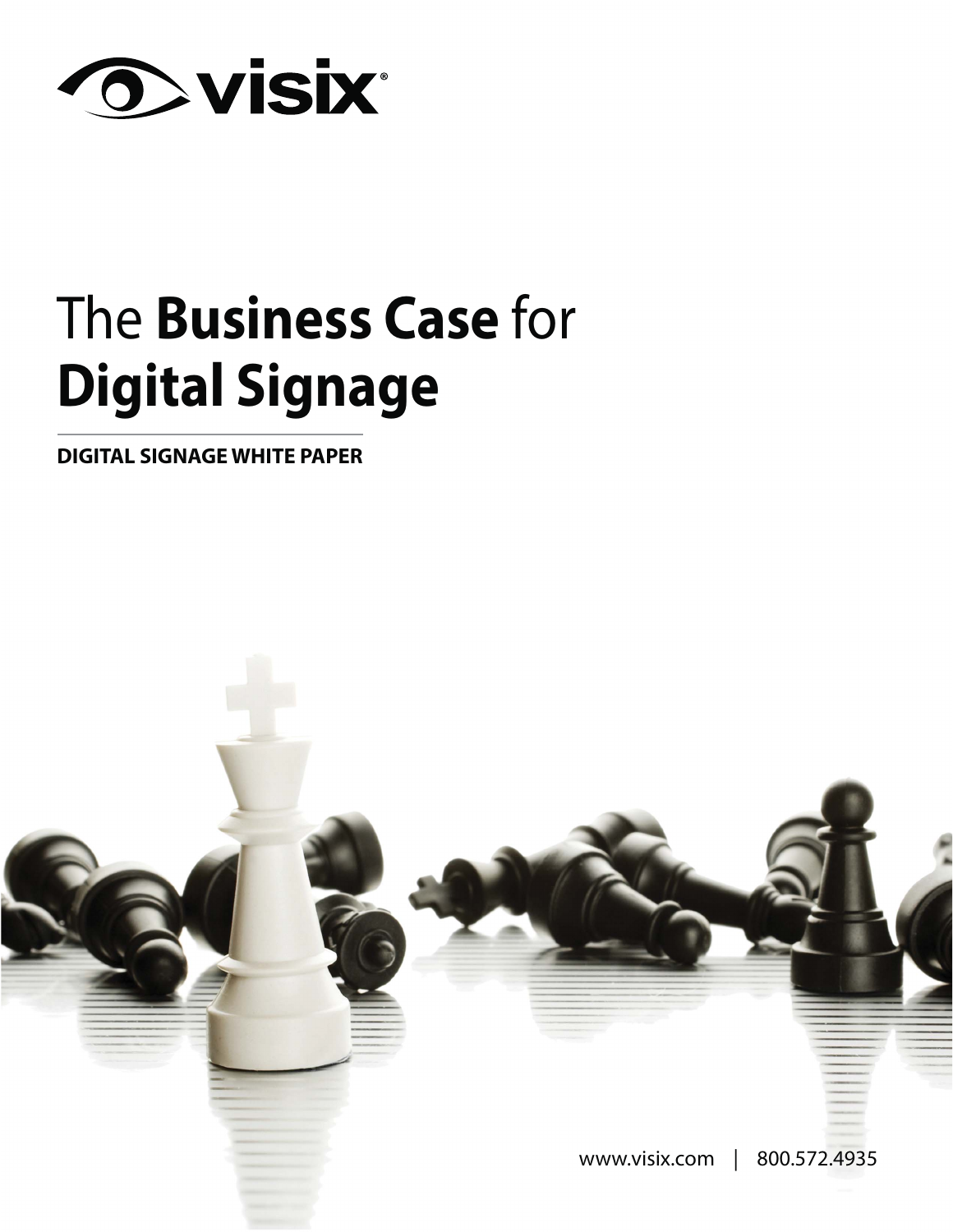## Table of Contents

|                                                                                                                                                                                                                     | 3                |
|---------------------------------------------------------------------------------------------------------------------------------------------------------------------------------------------------------------------|------------------|
|                                                                                                                                                                                                                     | 3                |
| Bottom Line Results (all contains and contained all contains and containing a bottom Line Results<br>Democratizing Communications (Education Communications of Education Communications of Education Communications | 4<br>5<br>6<br>7 |
|                                                                                                                                                                                                                     | 8                |
|                                                                                                                                                                                                                     | 8                |
|                                                                                                                                                                                                                     | 9                |
|                                                                                                                                                                                                                     | 9                |
|                                                                                                                                                                                                                     | 9                |
|                                                                                                                                                                                                                     | 10               |
|                                                                                                                                                                                                                     | 10               |
|                                                                                                                                                                                                                     | 10               |
|                                                                                                                                                                                                                     | 11               |
|                                                                                                                                                                                                                     | 11               |

We're here to help! If you have any questions about your application or our products, please contact us at **800.572.4935** or **[salesteam@visix.com](mailto:salesteam%40visix.com?subject=I%20read%20your%20white%20paper%20and%20have%20a%20few%20questions)**.

Copyright © 2013-2021 Visix, Inc. All rights reserved. Visix and the Visix logo are registered trademarks of Visix, Inc. All other trademarks contained herein are the property of their respective owners. Visix reserves the right to alter specifications without notice at any time. D-MAR-0000-133 11/21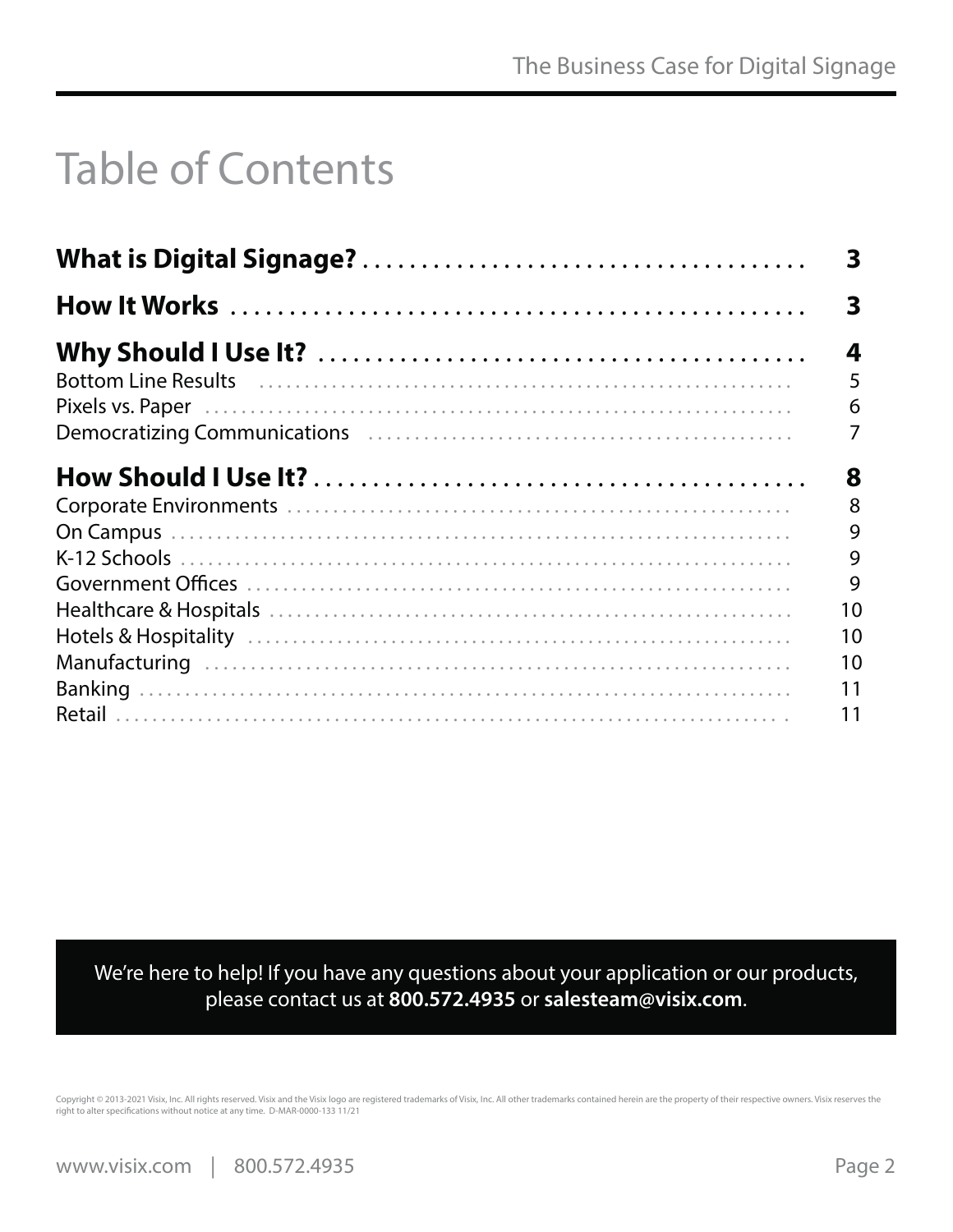### <span id="page-2-0"></span>**What is Digital Signage?**

When people say "digital signage", they usually mean big screens used to inform and persuade. Simply put, it's the use of any display to present information digitally.

Retailers and advertisers were among the first to adopt digital signage (DS), drawn by the possibilities of adding motion and sound to their marketing efforts. Retailers extended the idea of the window display by using screens to promote items in-store, while advertisers saw a new way to attract the public's attention to their clients' services and products.

As monitors and related hardware have become cheaper, more organizations have begun exploring the technology as a communications vehicle. DS is now commonplace, even expected by the public. In the same way that a company without a website is seen as untrustworthy, an organization without DS risks being seen as outdated and no longer relevant to modern lifestyles. The question isn't if you should get digital signage; it's what you can achieve with it.

First, organizational communications supplemented by DS are better at effectively reaching their target audiences. Second, it's a powerful communications vehicle for security and weather alerts, saving time and, potentially, lives.

Of course, people have always communicated visually, but visual communications that are dynamic – not only showing moving images to grab attention, but creating and revising content nearly instantaneously—change the game completely.

DS content can combine multiple windows, tickers, animations, and much more into one unified presentation medium, controlled from either one computer or multiple users across a network. Systems with these kinds of capabilities offer considerably more flexibility to deliver content to targeted audiences at specific times.

### **How It Works**

Digital signage has three main components:

**Displays:** The first thing people think of is the signs themselves, including LCD displays, electronic billboards, scrolling message boards, projection screens, video walls, TVs and even desktop PC monitors. In the past few years, DS has also expanded beyond fixed displays to include mobile devices like tablets and smartphones. When it comes to the displays and devices that deliver messages, new technologies are always emerging.

**Software:** The second component is the software that allows people, working individually or in groups, to create, manage and approve the content shown on these displays. Content management software also generally incorporates routing and scheduling tools. Content creation can involve sophisticated applications such as video editing software or tools as commonplace as PowerPoint. If the software being used is web-based, content can even be created and changed remotely.

**Hardware:** The third component is the hardware used to distribute and play back content. This can range from media players distributed over a network to individual, stand-alone media players showing basic PowerPoint playback. With networked versions, a DS network operator pushes content to multiple players at once, or allows players to pull content from a server as needed.

Large Displays

Interactive **Touchscreens** 

Video Walls





Webpages & Intranets



Microsoft Teams



Mobiles



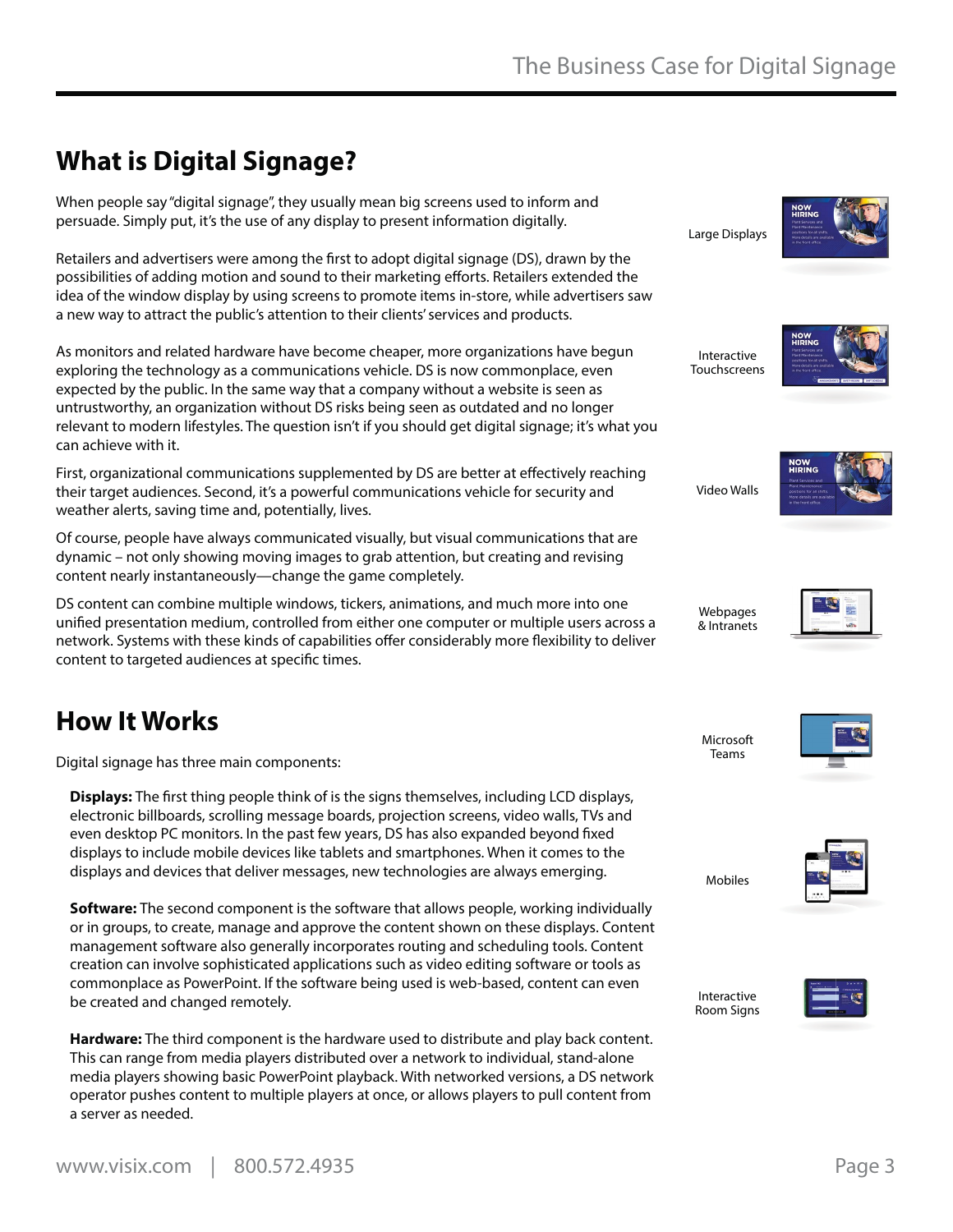### <span id="page-3-0"></span>**Why Should I Use It?**

We see DS at airports, bus stops, banks and restaurants every day, but many businesses are still unsure about the benefits for internal organizational communications.

If you want to communicate with people, they have to pay attention to you. You can put your messages out there, but if people don't receive them, or don't notice them, they're pointless. TVs and computers have trained people to look at screens for information, so DS is a natural choice to reach large audiences.

It's visually better than static ways of delivering content, like email, printed posters, and bulletin boards, because:

- screens are bright and show motion
- sound can be added to draw attention
- multiple things can be shown on a screen at once
- what's on the screen can be changed throughout the day
- it's cheaper than print for big audiences

DS is extremely versatile and helps reach different viewers in different ways. Some people are visual, some are more auditory or musical, while others prefer to physically interact with things like touchscreens. DS does all these things, so it gets information across to all types of people.

More and more businesses, hospitals and schools are using DS. Companies use it to welcome visitors, show meeting schedules, or tell employees what's for lunch. Students on campus are reminded that registration ends tomorrow or told that the west entrance will be closed this week. As the day comes to a close, screens in a clinic might show local weather and traffic, so people can plan their commutes. What you show is really only limited by what you can imagine and create.

Because people are becoming increasingly reliant on screens for their information, DS is more memorable than other mediums. [Arbitron's Digital Place-Based Video Study](http://www.arbitron.com/downloads/2010_digital_video_display_study.pdf) mentions that 70% of U.S. residents have seen a video display in public in the past, and 47% of them can still recall the content a month later.

And DS isn't as expensive as you might think. Though big screens are the most common type of display, you can use desktop monitors and smartphones as digital signs; basically, anything that can show a digital image can be a digital sign. You can start with screens you already have to keep your costs down and give yourself flexibility for expansion in the future.

#### **It's reinforcing…**

Ask any communicator and they'll tell you that repetition is key to getting an idea across. Today, images and messages constantly clamor for people's attention, and it's important that your message doesn't get lost in the crowd. DS allows you to schedule messages to repeat as often as you like, and more frequently during peak times, making sure that people are seeing what you want them to see.

#### **It's unifying…**

Achieving unity in how a brand is presented means that marketing, communications, training and other groups have to work together. DS gives you a community forum to put that cooperation into practice. It also provides a controlled medium where branded templates and presentation style can be predetermined. Determine your design and branding standards, distribute them to your people and let them get to work promoting your message.

#### **It's inclusive…**

DS is a crowdsourcing tool. You probably already have able communicators available to you – people who can easily distill many ideas down to a tight, concise message, but you have no way of channeling their talents. DS lets you tap into their full potential by getting them involved in communications. A well-planned communications system that includes DS can find these people and enable them to craft and post content that boosts your message and enhances your audience's perception and participation.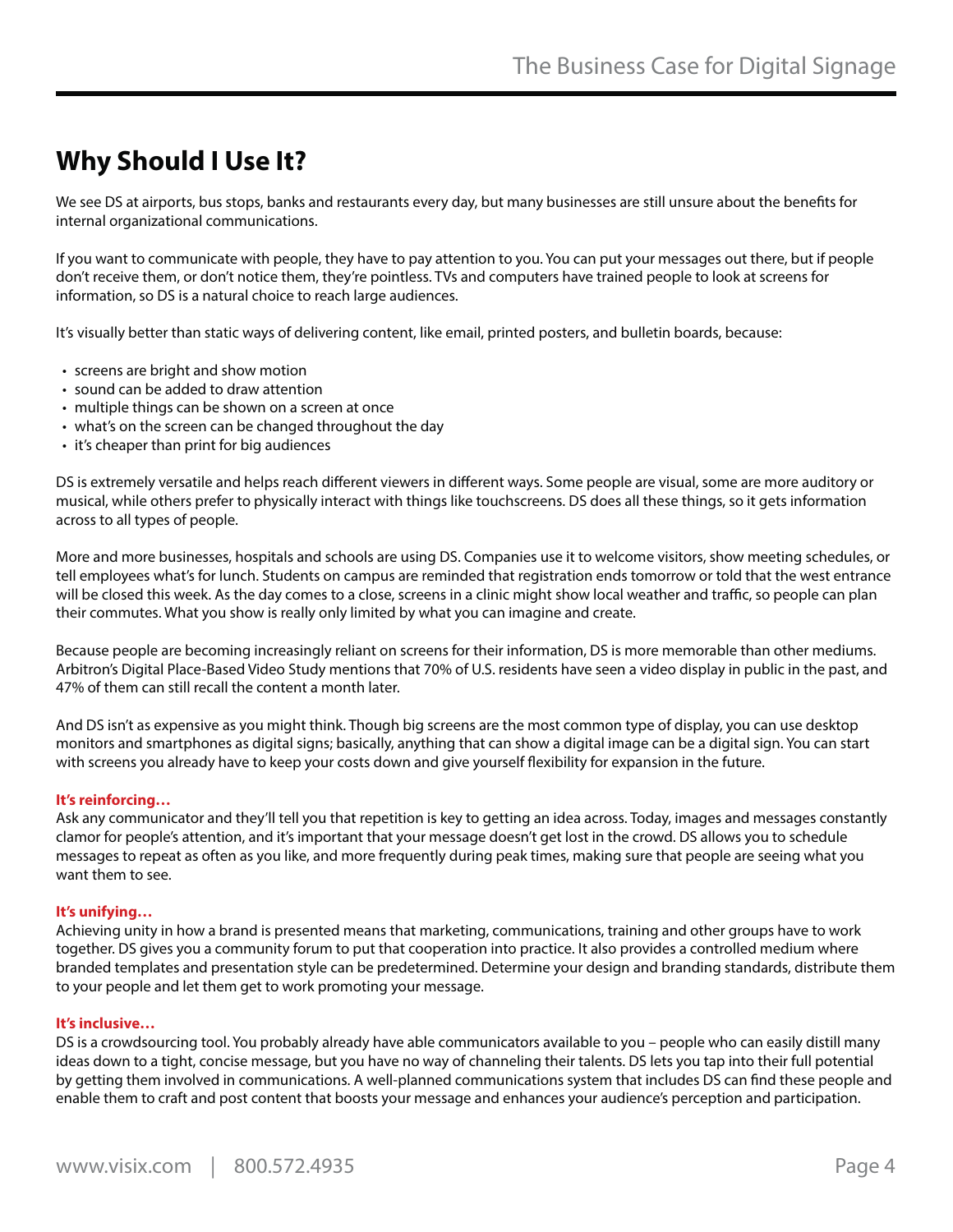### <span id="page-4-0"></span>**Bottom Line Results**

A [Watson Wyatt Communication ROI Study](http://www.towerswatson.com/en-CA/Insights/IC-Types/Survey-Research-Results/2009/12/20092010-Communication-ROI-Study-Report-Capitalizing-on-Effective-Communication) shows that effective employee communication drives employee engagement and increases financial performance. Over a five-year period, companies worldwide ranked as "highly effective communicators" had a 47% higher return to shareholders and are three times more likely than lower-ranked companies to measure their communication effectiveness. They ensure their employees understand how they affect the overall business, which motivates them to be more productive.

Managers are key players in engaging employees. Half the highly-ranked companies provide management training in effectively communicating the organization's vision to employees, and are three times more likely to give managers the tools they need to deal with resistance to change.

Employee turnover, absenteeism and productivity are also positively affected by good internal communication practices. [Watson Wyatt's WorkUSA Survey](http://www.watsonwyatt.com/render.asp?catid=1&id=20559) indicates that employees who are engaged are 300% more likely to exceed performance expectations, miss 20% fewer days of work and are a lower turnover risk. Engaged workers are 50% more likely to be top performers in the organization.

DS is a powerful tool in engaging employees, allowing you to include more people in the communication process, creating more owners with the permission and ability to share information. With pre-approved templates and just a little training, you can expand the number of communicators, which reduces the overall time spent creating and disseminating your message.

This is not just about making people feel included – this is a bottom-line imperative. Management must be able to communicate mission and goals, and recognize employees. When employees see a direct connection between what they do every day and what the company's goals are, they have greater commitment to getting the job done, trust managers' decisions more readily and have fewer on-the-job conflicts. The organization runs more smoothly, and productivity increases. This is measurable.

DS enables you to:

- Reach all your employees
- Highlight key messages
- Approach situations proactively
- Achieve goals with current performance data
- Conduct ROI activities
- Update employees on company news
- Maintain consistency of brand and message
- Reduce response time to problems and crises
- Minimize micro-managing by keeping everyone up to date
- Recognize employee contributions and achievements

Recognizing good work can also produce real-world benefits. The [WorldAtWork Study](http://www.worldatwork.org/waw/adimLink?id=72689) shows that recognition programs have an "extremely positive/positive effect" on employee satisfaction, increasing motivation (58%), engagement (64%) and employee retention (34%). Employee recognition encourages everyone to be at their best, which means they work more efficiently.

DS provides a ready vehicle for banding your managers and employees together into a cohesive whole. They walk the halls during their day and see messages from the company reminding them why they're there, see familiar faces being commended for doing good work and feel like they're part of something.

**Clearer goal definition** 

**Better manager performance**

**Increased productivity** 

**Higher employee satisfaction** 

**Lower turnover and absenteeism**

**Higher returns for shareholders**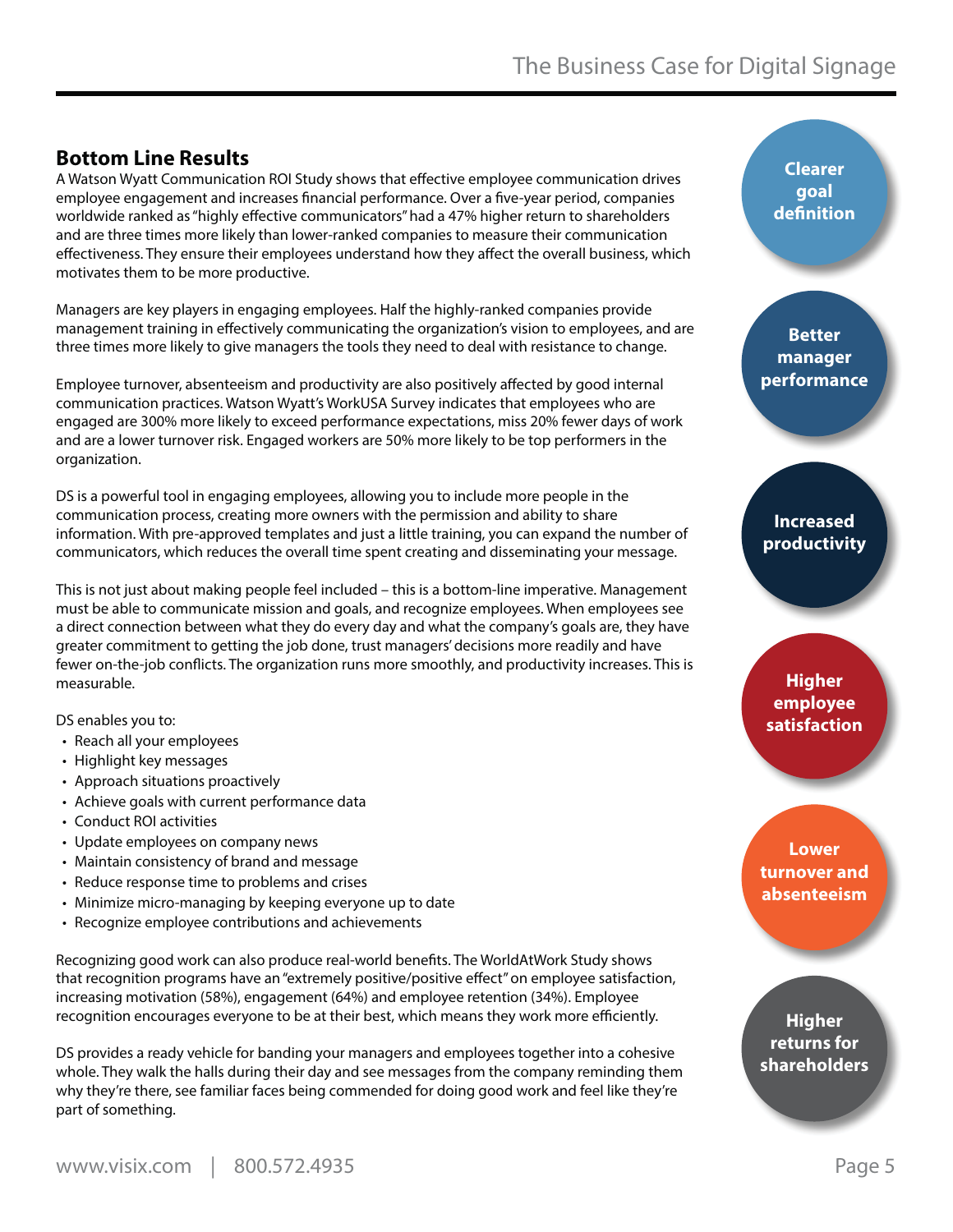#### <span id="page-5-0"></span>**Pixels vs. Paper**

Digital messages are just that: digital. They do not use paper – so no trees are cut down; no water, inks or solvents are used; and when the message is no longer relevant, it doesn't go to a landfill to decompose and emit methane, but is simply deleted.

We're not trying to "green wash" DS, which obviously has its own carbon footprint, but it can definitely make an impact on your green efforts through reduced printing, energy management and education.

As the environmental and economic challenges of our times are more and more on people's minds, they will naturally be attracted to more modern, cleaner, more efficient technology. They will feel like they are moving along with the times, rather than languishing in the past.

There is value, though impossible to calculate on a spreadsheet, in presenting your organization in a modern, up-to-date way. Adding DS to your communications toolkit just heightens your perceived value, building trust and confidence in your target audience, making your organization more attractive.

Finally, DS solutions are more cost effective for large audiences. Over multiple years, a digital signage system offers a more effective and inexpensive option than print:

| <b>Digital Signage</b>                                                                          | <b>Print Communications</b>                                                                     |
|-------------------------------------------------------------------------------------------------|-------------------------------------------------------------------------------------------------|
| Purchase price is a one-time cost                                                               | A continuing revenue drain                                                                      |
| No cost increases                                                                               | Annual price increases due to paper, printing and<br>transportation costs                       |
| Potentially unlimited audience                                                                  | Set number of targets based on pre-determined print runs                                        |
| Lower cost per person reached                                                                   | Set costs for printing and distribution, repeated with each<br>print run                        |
| More frequent, measurable audience exposure                                                     | Communication is distributed once, subsequent exposure<br>not measurable                        |
| Dynamic – video, animations, cable feeds, tickers,<br>transitions attract and maintain interest | Static – one-time design is only way to grab and keep<br>attention                              |
| Can be interactive, allowing the audience to shape their<br>experience                          | No interactivity                                                                                |
| Unlimited space, can handle hundreds of messages at<br>once                                     | Limited space to communicate ideas and information                                              |
| Up-to-date and current information                                                              | Timeliness limited by printing and distribution                                                 |
| Allows immediate update, correction and retirement of<br>messages                               | Updates require new print runs, corrections require<br>retractions and printed materials linger |
| Technology constantly being improved, more efficient and<br>cheaper                             | Print technology has reached the summit of its capabilities                                     |

You can also use your DS content to educate viewers on green topics. Offer energy saving tips and advertise your recycling efforts. Make people aware that you're trying to change the culture. You can even tie into your building management system to show current consumption rates of energy and water so people see how much is being used and hopefully cut down.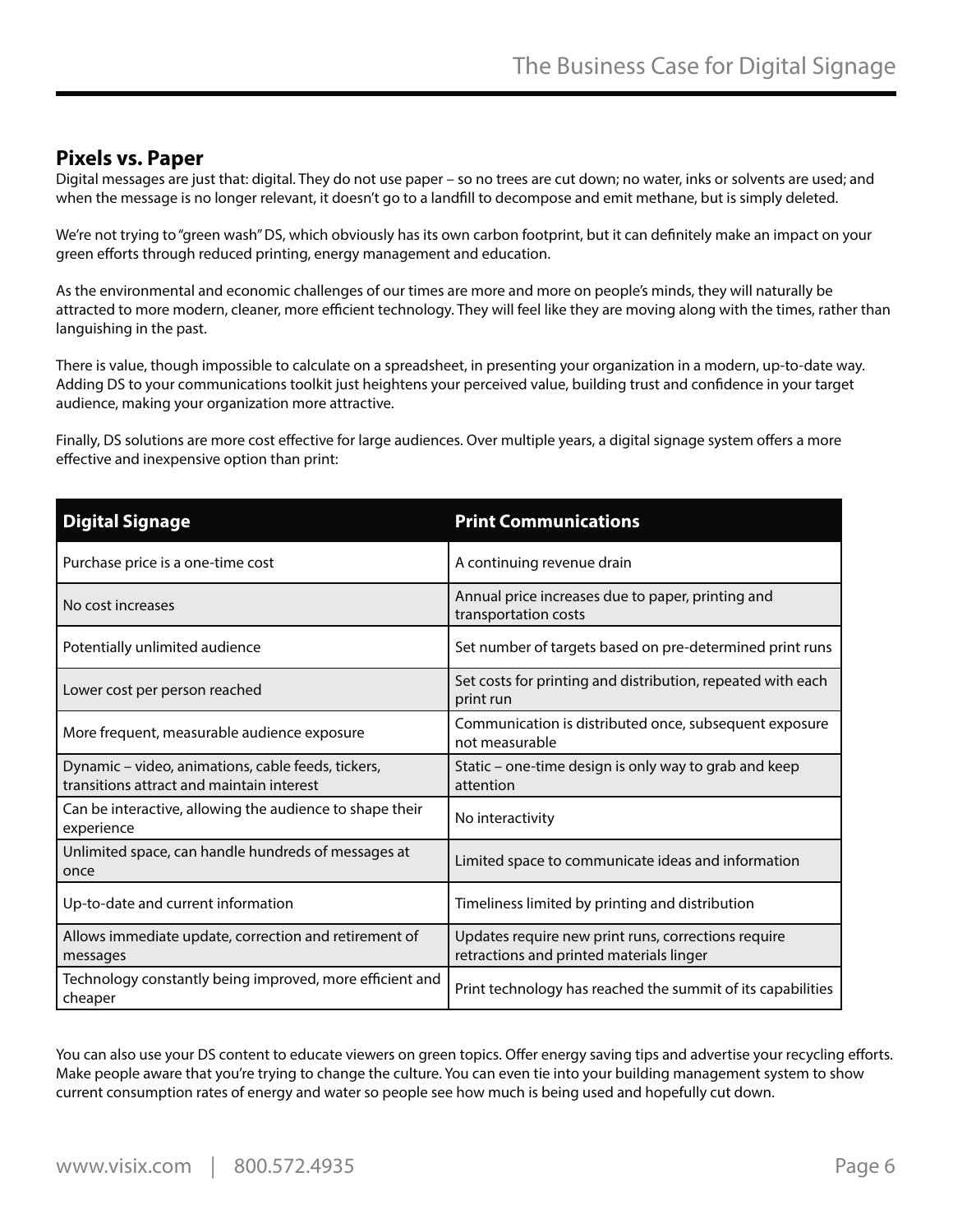### <span id="page-6-0"></span>**Democratizing Communications**

When we talk about democratizing communications, we mean getting more people involved in the process versus the old-fashioned way of having a communications department pushing out one-way messages.

Why does that matter and what's wrong with the old way? People today are less responsive to top-down communications. With the ever-expanding range of tools constantly being made available, anyone who's part of a community can post news and share best practices. Today, communications is a conversation.

People have become used to contributing – posting on social media, commenting on blogs and news websites, participating in online forums, and using intranets, wikis and a constantly growing array of mobile apps. Web 2.0, open sourcing and HTML5 have changed the very nature of how, and where, we create, share and consume information. With portals like these, anyone who's part of a defined community can post opinions, share best practices, or simply broadcast something that's on their mind (they can even create a new community if there isn't one out there to their liking). And that's the key point these new forums inspire good knowledge-sharing habits because anyone and everyone can contribute. With a unified communications plan, organizations get to be participants, as well as shapers, of the ongoing conversation.

Organizations should want to help people act on what they know and participate in that dialogue because when people become more involved, they're more likely to get the story straight and share it with others. And that's the goal of modern organizational communications.

While these new methods of communicating spur greater participation and engagement, they can also impact credibility. The community holds participants accountable for the accuracy and soundness of what they say. Modern organizations need to be able to balance the need to constrain what is said while still being able to tap into the enormous potential of a population that wants to participate and has the tools to do so.

Choosing a web-based or networked DS solution, where lots of people can get involved in the process of creating and posting messages, will get better results in terms of understanding, branding and sharing. This doesn't mean you can't put gatekeepers in place to make sure that your overall message and brand isn't distorted. You can and probably should, but you also have an easily-monitored community platform that gives you instant feedback. You'll know when your communications are working, because you audience will tell you so.

"The system is clean and modern. Every university or institution needing to get a lot of information out to a large number of people should have it."

> *Andy Mrusko Marketing Coordinator Stamp Student Union University of Maryland*

"We have a generation of environmentally conscious students who want a sustainable way to deliver information. We've already reduced our paper usage by 10-15%."

*Bill Ashby Associate Dean of Students Newcomb Hall and Student Activities University of Virginia*



"To communicate, you've got to use multiple channels because different people perceive messages differently. People must be integrated into the solution or it ultimately has no meaning." *Sam Kennedy Assistant Director of User Services Virginia Commonwealth University*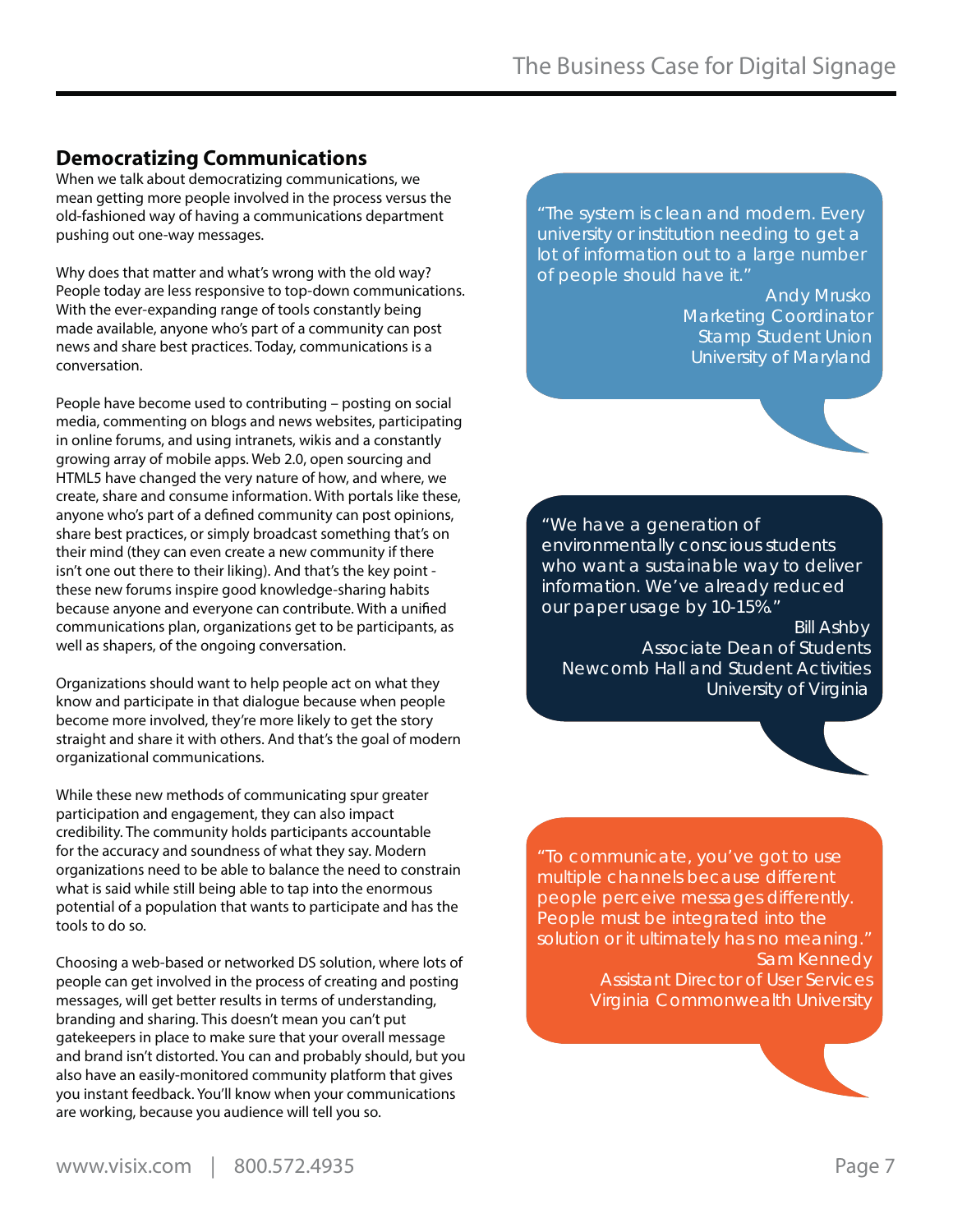### <span id="page-7-0"></span>**How Should I Use It?**

Start with what you want to accomplish, then tailor the technology to that purpose. You can learn about how to shop for and implement digital signage in our white paper - [13 Steps to Successful Digital Signage.](http://www.visix.com/13-steps-successful-digital-signage.html)

The objectives for DS systems are as diverse as the organizations that use them. The following are some of the goals companies have addressed with a digital signage solution:

- Reduce costs by
	- Delivering information more efficiently
	- Reducing the cost per communication
	- Improving the reliability of communications
	- Leveraging past investment in infrastructure and resources
	- Reducing costs and time in message creation and distribution
	- Reducing training costs
	- Minimizing reliance on printed materials
- Generate new revenues by
	- Increasing sales
	- Improving cross-selling
	- Collecting advertising revenues
- Reduce perceived wait times
- Improve brand perceptions or experiences
- Increase awareness of events, products or services
- Speed up transactions or other interactions

Once you have concrete objectives, you should outline in some detail how the system will operate in your organization. What kind of content will you display? What will the system components be, and where will they be housed? Who will actually operate it, and which budget pays for maintenance?

It's never too early to identify sources of content. These could be select individuals; entire departments, student groups, outside vendors or suppliers; or external, automated sources; or any combination. But now is the time to engage them.

### **Corporate Environments**

To get through to diverse and mobile corporate audiences today, you need to be direct and timely.

DS and messaging systems give you a path to your audience that's flexible and strongly visual. They deliver graphical and video content to a range of room signs, stationary screens or mobile devices, allowing you to reinforce messages, and target key audiences.

Regardless of their location, people stay informed of urgent alerts, benefits information, greetings, directions, or recognition. Whether you use attention-getting screens where people gather or desktops and mobile devices where they work, your content managers can to get the message out, even with little technical know-how.



When they're strategically placed, TVs, video walls, interactive kiosks, and other displays deliver your message to viewers on target and on time. They keep larger groups abreast of important announcements and performance data, and they start selling as soon as customers walk in the door.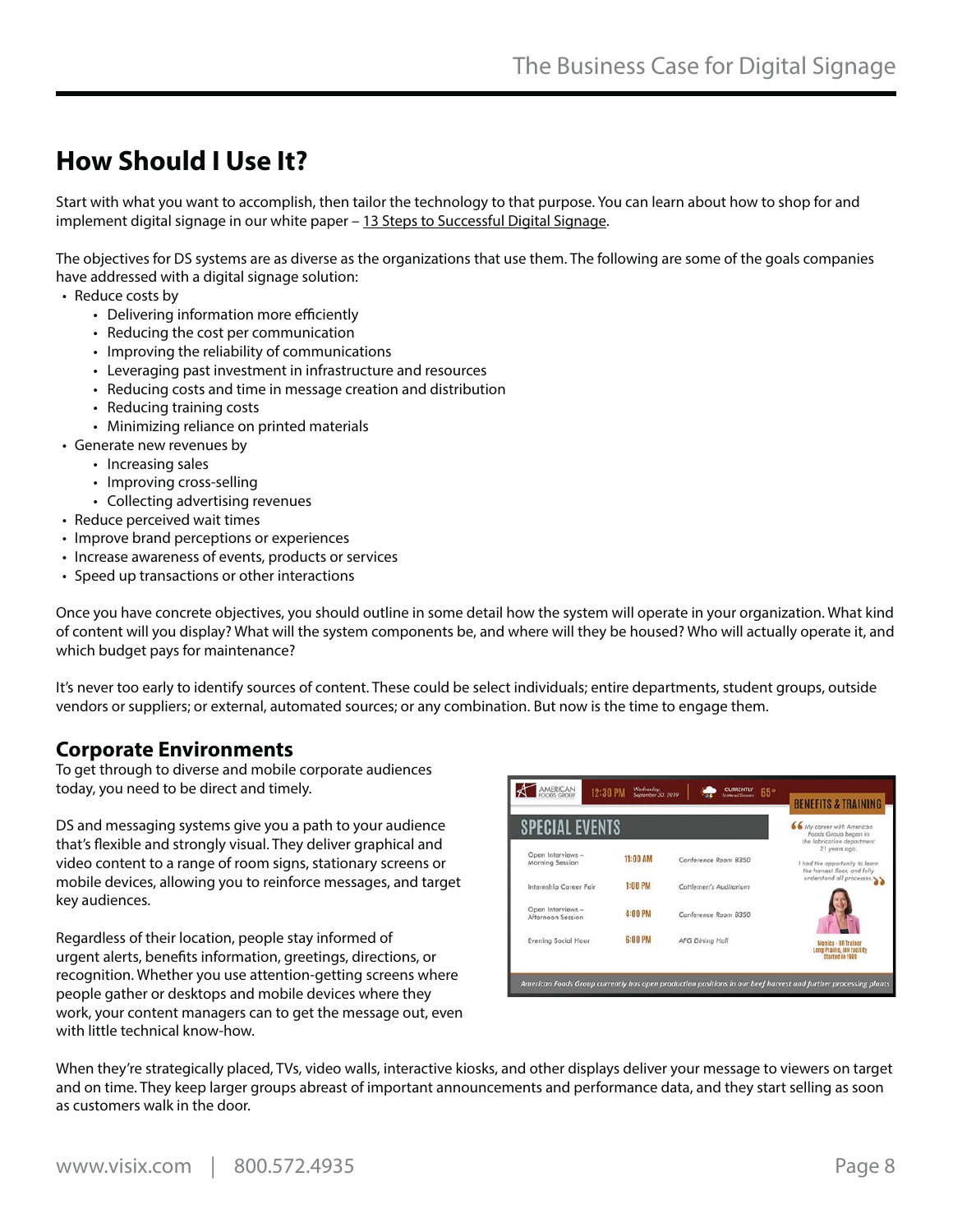### **On Campus**

Nearly every educational community has events that could use more exposure, and today, sharing campus news has never been more critical. Campus communications are no longer just about quality of life; they can also be about saving lives. DS systems make it quick and easy to push urgent updates, even to mobile devices and remote campuses.

It's also a medium that keeps up with the times. Students, staff and visitors are savvy when it comes to technology, and they're more responsive when notified visually.

DS software also makes it possible to share sophisticated multimedia presentations that enhance campus life by engaging and informing audiences about the many details of residential services, social and athletic programs, administrative announcements, and promotions from retailers.

DS can be tailored to any campus' unique setting. Deliver targeted messages and media to specific campus locations no matter how geographically dispersed, or broadcast the same content campus-wide.

### **K-12 Schools**

You have a lot going on every day, and it can be daunting to communicate everything that's happening to students, parents, teachers and staff. In order to do your job efficiently, you need innovative tools that let you inform, educate and engage all of those audiences quickly and easily.

Today's students and teachers are tech-savvy, so DS is a perfect communication solution to show announcements, media and alerts on screens throughout your school and across your district.

Advertise events and after-school activities, centralize morning announcements, showcase student work, show daily lunch menus, PowerPoint slides, library notices and more.

### **Government Offices**

Government communications need to reach broad and diverse audiences, and visitors to their offices and service centers respond to a variety of media.







Dynamic DS delivers important messages - immediately, effectively and affordably - to government offices, military facilities, emergency services, or community-based organizations. Because it's network based, you can share the most up-to-date news and announcements.

Security updates, news feeds, messages and ticker information can be delivered via a user-friendly interface that allows for easy creation, scheduling and delivery of information. Update content instantly or manage content with advanced scheduling.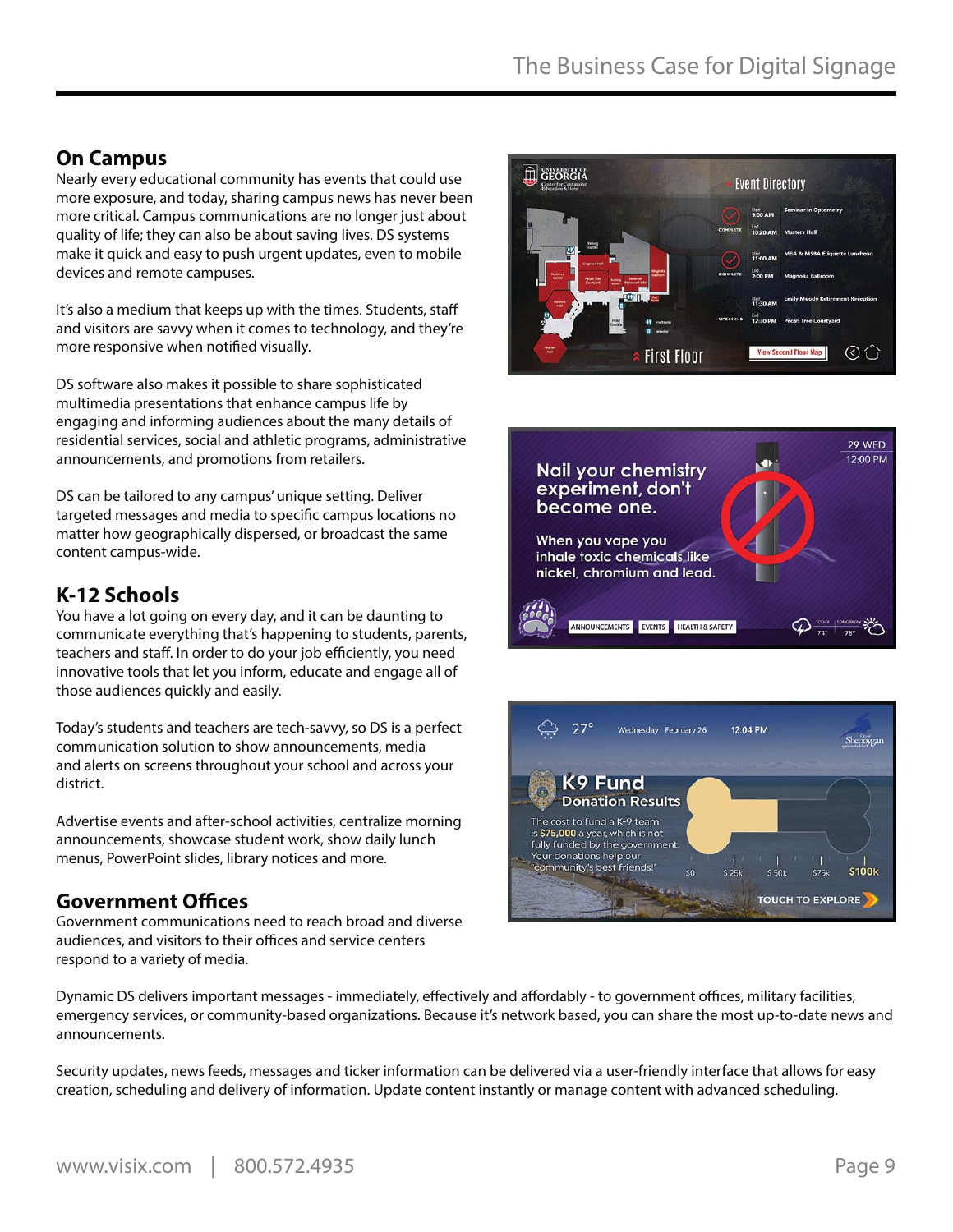### **Healthcare & Hospitals**

The time that visitors spend waiting represents a valuable opportunity to reach them with important educational announcements, programs and advertisements.

Hospitals, clinics, physicians' offices and community health centers around the country are using video, graphics and info bulletins to reinforce messages and inform patients, staff and visitors of important health issues, treatments and news. With easy-to-use templates and scheduling features, even people with limited technical skills can update DS displays in patient rooms, lobbies, waiting rooms, offices and hallways.

### **Hotels & Hospitality**

DS makes it easy to complement your event planning and execution because it delivers timely information through strategically placed digital room signs and displays. Content that's up-to-the-minute and easily seen gets delivered to displays dispersed throughout your facility, and many systems can integrate with popular room and event scheduling applications.

Provide up-to-date event and room schedules, advertise on site services and keep guests informed with breaking news. DS supplements the guest services you provide and demonstrates your commitment to creating a satisfying visitor experience.

### **Manufacturing**

Do you find it difficult to communicate between the front office and the factory floor? Do warehouse employees sometimes miss important messages? Whether it's in the office, on the production line or in the stockroom, real-time data is the key to productivity.

DS lets you deliver unified messages to all sectors of your business from one easy-to-use application. This gives you more ways to engage your workforce, build community and increase efficiencies. Recognize achievements and keep your employees informed of progress toward goals by showing KPIs, inventory counts, and health and safety announcements.